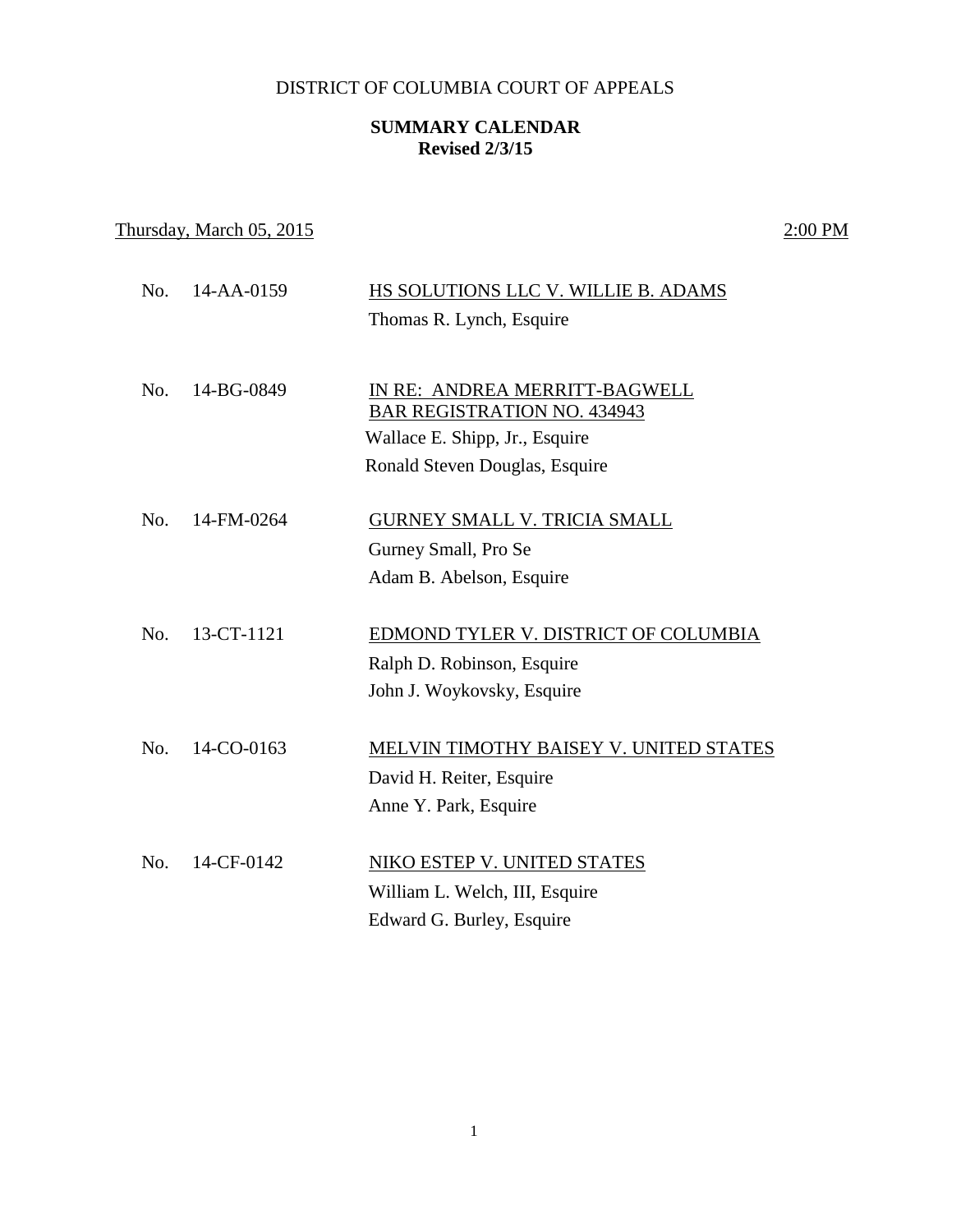| No. | 14-AA-0105                     | SYRIKA S. POWELL V. RCG, INC.                                |
|-----|--------------------------------|--------------------------------------------------------------|
|     |                                | Syrika S. Powell, Pro Se                                     |
|     |                                | Alyson J. Guyan, Esquire                                     |
| No. | 13-CT-0996                     | AAQUIL ABDUL SALEEM ATKINS V. DISTRICT OF<br><b>COLUMBIA</b> |
|     |                                | Thomas Hailu, Esquire                                        |
|     |                                | Janice Y. Sheppard, Esquire                                  |
| No. | 13-CM-1305                     | RONALD EARLE MACK V. UNITED STATES                           |
|     |                                | Nicholas Elton, Esquire                                      |
|     |                                | David P. Saybolt, Esquire                                    |
| No. | 14-CM-0256                     | DERELL CASTON V. UNITED STATES                               |
|     |                                | Montrell L. Scaife, Esquire                                  |
|     |                                | Ann K. H. Simon, Esquire                                     |
| No. | 14-CM-0599                     | JEWEL STROMAN V. UNITED STATES                               |
|     |                                | Montrell L. Scaife, Esquire                                  |
|     |                                | Kristina L. Ament, Esquire                                   |
| No. | 14-CF-0215                     | JAMES B. EDWARDS V. UNITED STATES                            |
|     |                                | Ian A. Williams, Esquire                                     |
|     |                                | Adrienne Dawn Gurley, Esquire                                |
|     | <b>Tuesday, March 17, 2015</b> | 2:00 PM                                                      |
| No. | 14-CF-0344                     |                                                              |
|     |                                | <b>ANTONIE SMITH V. UNITED STATES</b>                        |
|     |                                | Joanne M. Vasco, Esquire                                     |
|     |                                | Adrienne Dawn Gurley, Esquire                                |
| No. | 14-CO-0673                     | EUGENE ROBERSON V. UNITED STATES                             |
|     |                                | Eugene Roberson, Pro Se                                      |
|     |                                | Elizabeth H. Danello, Esquire                                |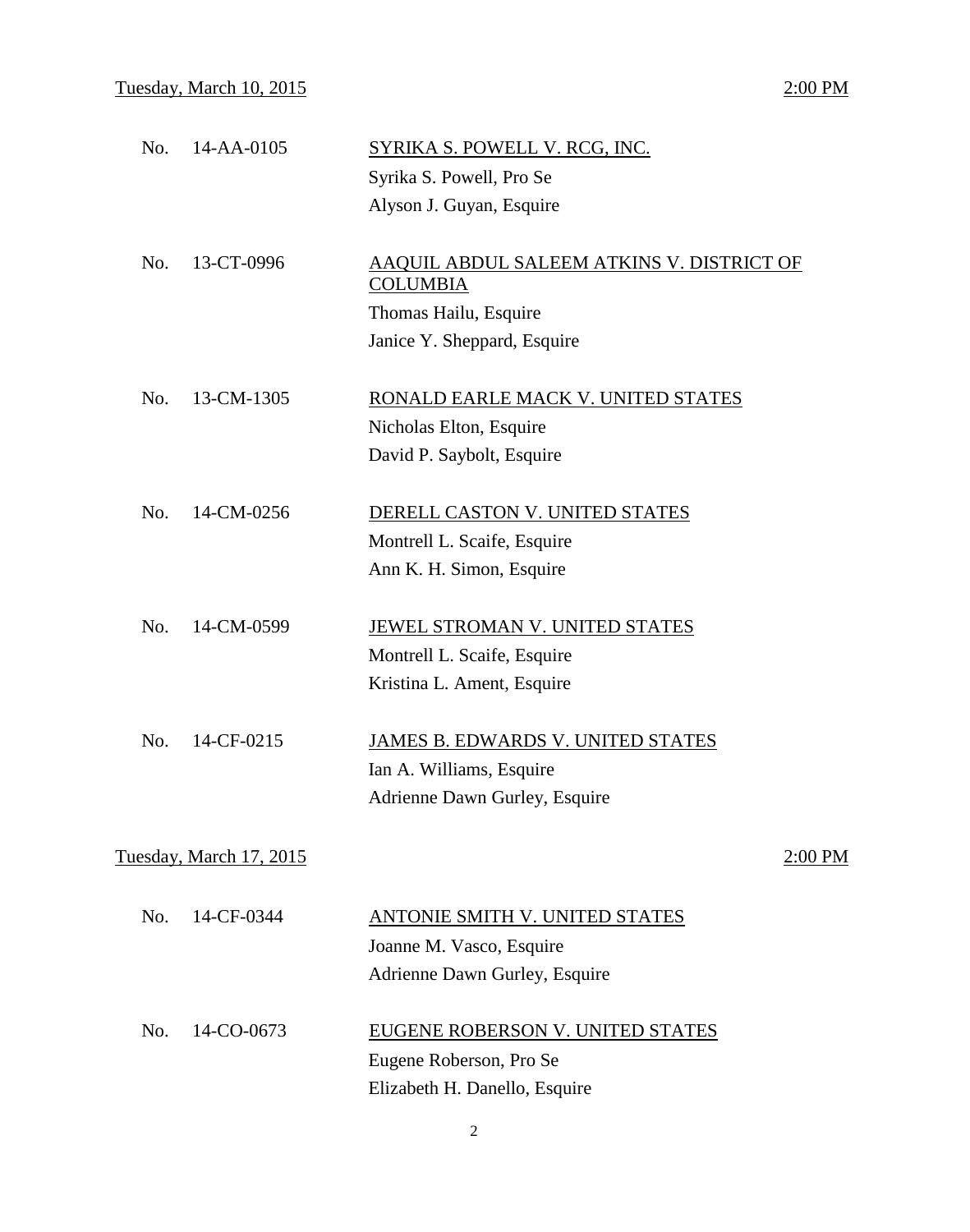| No. | 13-CV-1061               | FRATERNAL ORDER OF POLICE METROPOLITAN<br>LABOR COMMITTEE V. DISTRICT OF COLUMBIA |
|-----|--------------------------|-----------------------------------------------------------------------------------|
| No. | 13-CV-1471               | FRATERNAL ORDER OF POLICE METROPOLITAN<br>LABOR COMMITTEE V. DISTRICT OF COLUMBIA |
|     |                          | Paul A. Fenn, Esquire                                                             |
|     |                          | Jason Lederstein, Esquire                                                         |
| No. | 13-CV-1336               | BONNIE IQBALPERBAK V. EVELYN PARCHMENT                                            |
|     |                          | Clarissa T. Edwards, Esquire                                                      |
|     |                          | James P. Steele, Esquire                                                          |
| No. | 14-CV-0201               | 2003 11TH STREET, LLC V. MAHOGANY, LLC                                            |
|     |                          | Ronald L. Schwartz, Esquire                                                       |
|     |                          | Kevin B. McParland, Esquire                                                       |
| No. | 13-CV-1030               | CAROLYN L. MOORE V. DEUTSCHE BANK NATIONAL<br><b>TRUST COMPANY</b>                |
|     |                          | Craig A. Butler, Esquire                                                          |
|     |                          | James A. Sullivan, Esquire                                                        |
|     | Thursday, March 19, 2015 | 2:00 PM                                                                           |
| No. | 13-CO-1454               | MICHAEL S. GORBEY V. UNITED STATES                                                |
| No. | 14-CO-0155               | MICHAEL S. GORBEY V. UNITED STATES                                                |
| No. | 14-CO-0156               | MICHAEL S. GORBEY V. UNITED STATES                                                |
| No. | 14-CO-0390               | MICHAEL S. GORBEY V. UNITED STATES                                                |
|     |                          | Michael S. Gorbey, Pro Se                                                         |

Susan M. Simpson, Esquire

| No. | 13-CF-1259 | AMOS DAVON JONES V. UNITED STATES  |
|-----|------------|------------------------------------|
|     |            | Richard S. Stolker, Esquire        |
|     |            | John P. Gidez, Esquire             |
|     |            |                                    |
| No. | 13-CO-0908 | EDWARD ANDREW LEE V. UNITED STATES |
|     |            | Michael L. Spekter, Esquire        |
|     |            | Anne Y. Park, Esquire              |

3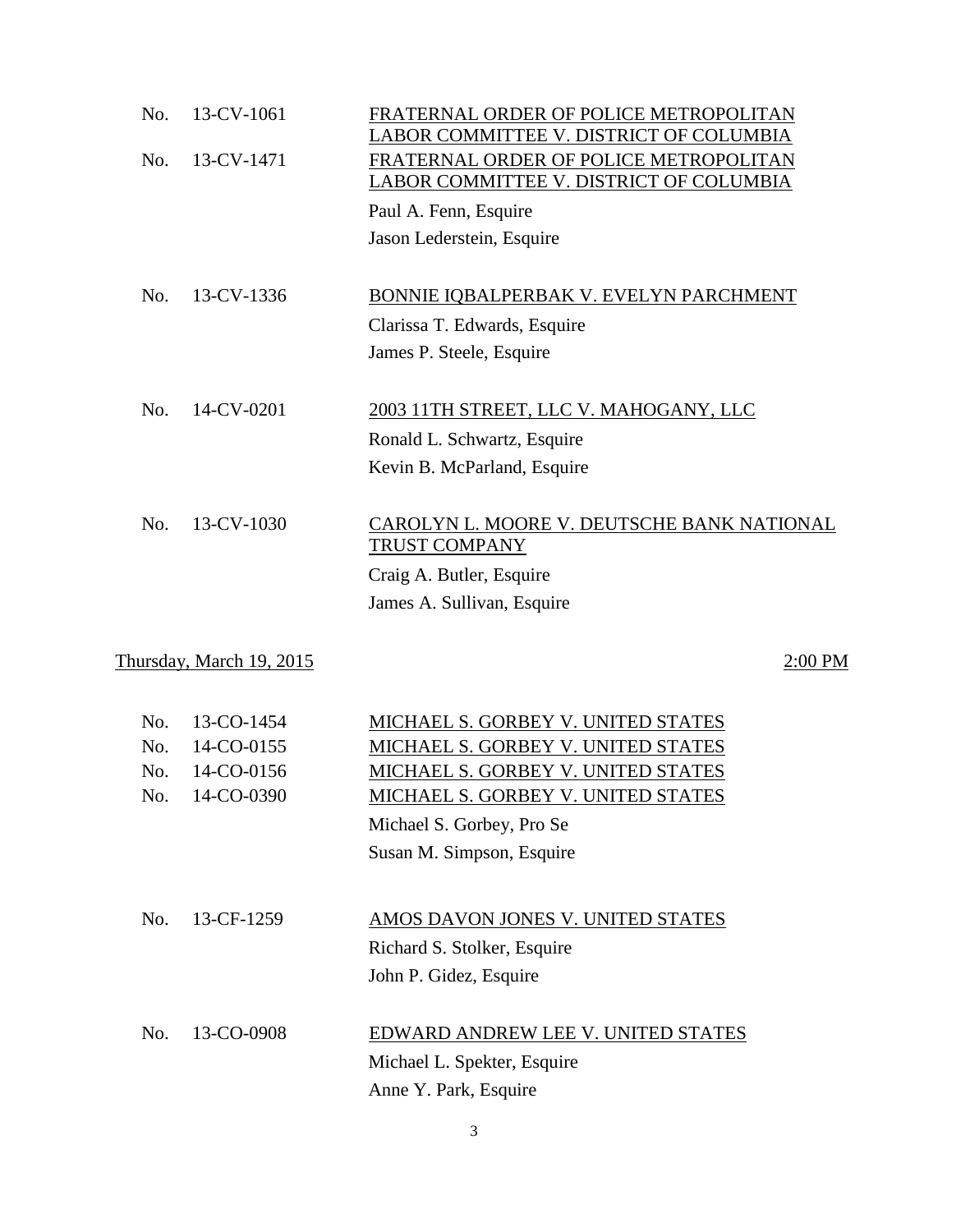| No. | 14-CO-0262              | TROY O. GRAY V. UNITED STATES             |
|-----|-------------------------|-------------------------------------------|
|     |                         | Troy O. Gray, Pro Se                      |
|     |                         | John P. Mannarino, Esquire                |
| No. | 13-AA-1078              | CORNELIO A. PAZ III V. IUOE LOCAL 99      |
|     |                         | Cornelio A. Paz, III, Pro Se              |
|     |                         | Robert E. Paul, Esquire                   |
| No. | 14-PR-0451              | ROBERT SMITH, JR. V. DEITRA JENNINGS      |
|     |                         | Robert E. Cappell, Esquire                |
|     |                         | Deitra Jennings, Pro Se                   |
|     | Tuesday, March 24, 2015 | 2:00 PM                                   |
| No. | 14-CF-0034              | HELDON TORRES-UMANA V. UNITED STATES      |
|     |                         | Matthew Kaplan, Esquire                   |
|     |                         | John Cummings, Esquire                    |
| No. | 14-CM-0181              | <b>ANTHONY E. MORGAN V. UNITED STATES</b> |
|     |                         | Howard Margulies, Esquire                 |
|     |                         | Vanessa Goodwin, Esquire                  |
| No. | 13-CF-1424              | ELGAR ANTONIO HERNANDEZ V. UNITED STATES  |
|     |                         | Joanne M. Vasco, Esquire                  |
|     |                         | John V. Geise, Esquire                    |
| No. | 13-CM-0576              | JOSEPH D. MOORE V. UNITED STATES          |
|     |                         | Marc L. Resnick, Esquire                  |
|     |                         | Anita La Rue, Esquire                     |
| No. | 14-AA-0521              | DANIEL SACKEY V. D.C. DEP'T OF EMPLOYMENT |
|     |                         | <b>SERVICES</b>                           |
|     |                         | Benjamin T. Boscolo, Esquire              |
|     |                         | William H. Schladt, Esquire               |